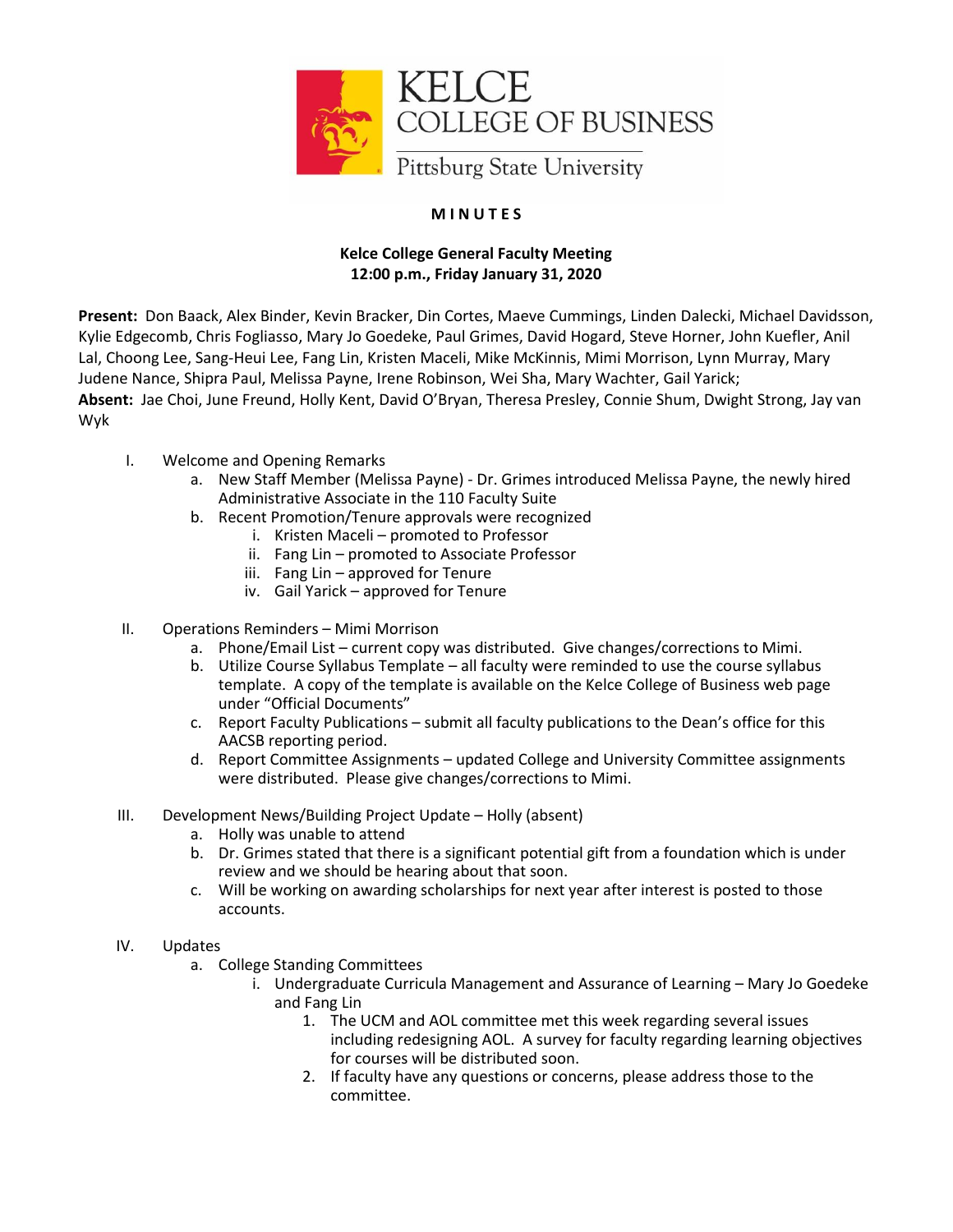- ii. Graduate Curricula Management and Assurance of Learning Kevin Bracker
	- 1. The GCM and AOL committee is also working on AOL process for graduate courses.
	- 2. The committee has come up with 5 goals which they are in the process of mapping to align with courses.
		- a. Demonstrate the ability to both lead and work in diverse teams. (MKTG 839)
		- b. Apply critical thinking skills to solve problems across business disciplines. (MGT 826)
		- c. Demonstrate awareness of global business complexity. (MGT 830 or IB 831)
		- d. Recognize ethical standards in decision-making. (MGT 830)
		- e. Demonstrate professionalism. (MGT 828 or MGT 895)
	- 3. Questions or concerns should be addressed to the committee.
	- 4. Faculty Senate News
		- a. Have conducted much discussion of  $1<sup>st</sup>$  and  $2<sup>nd</sup>$  readings procedures
		- b. They are reviewing degree audit procedure with ITS
		- c. Faculty Senate has received a report from rpk which includes a new budget philosophy (tied to return on investment)
		- d. There is increased emphasis on Program Review (rpk report should help with process)
		- e. In the process of putting together at-large candidates for Faculty Senate for next academic year. Kelce faculty are highly encouraged to consider running as at-large senators as additional representation from KCOB is needed.
- iii. Strategic Planning Paul Grimes
	- 1. The core Kelce Strategic Planning committee is comprised of all KLT members. The committee filed documents with the administration in the fall based on the College Strategic Plan.
- iv. Faculty Development and Instructional Resources Sang-Heui Lee
	- 1. The Committee is planning 3 events for this semester
		- a. February 12 (Jason Kegler)
		- b. March 11 (research symposium with 4 speakers from Kelce)
		- c. April 8 (David Hogard)
		- 2. Input and suggestions for future faculty development events should be submitted to the committee
- v. Student Recruitment and Retention Lynn Murray
	- 1. Upcoming Events
		- a. Rumble in the Jungle all faculty are encouraged to sign up to assist
		- b. Brown bag visit for faculty re: prospective student visits
		- c. Working with Admissions to set up visits to community colleges for recruiting and enrollment of transfers
			- d. Will be visiting area high schools for recruiting including Joplin High School.
- vi. Student Reinstatement Theresa Presley (absent)
	- 1. Don Baack stated that there were 2 requests for reinstatement this semester which were approved.
- vii. College Academic Honors Connie Shum (absent)
	- 1. Linden Dalecki reported the deadline to apply is this coming Monday February 3.
	- 2. Faculty were reminded to tell students applying for academic honors that the form needs to be properly completed, being specific about their request, and to use KUSB as the department on the request.
- viii. Economic Development Taskforce Michael Davidsson
	- 1. He is working on the Economic Profile and Economic reports.
	- 2. They will be sending a survey to all major employers in the area regarding the occupational report.
	- 3. Working on a mock website to be used for grant applications.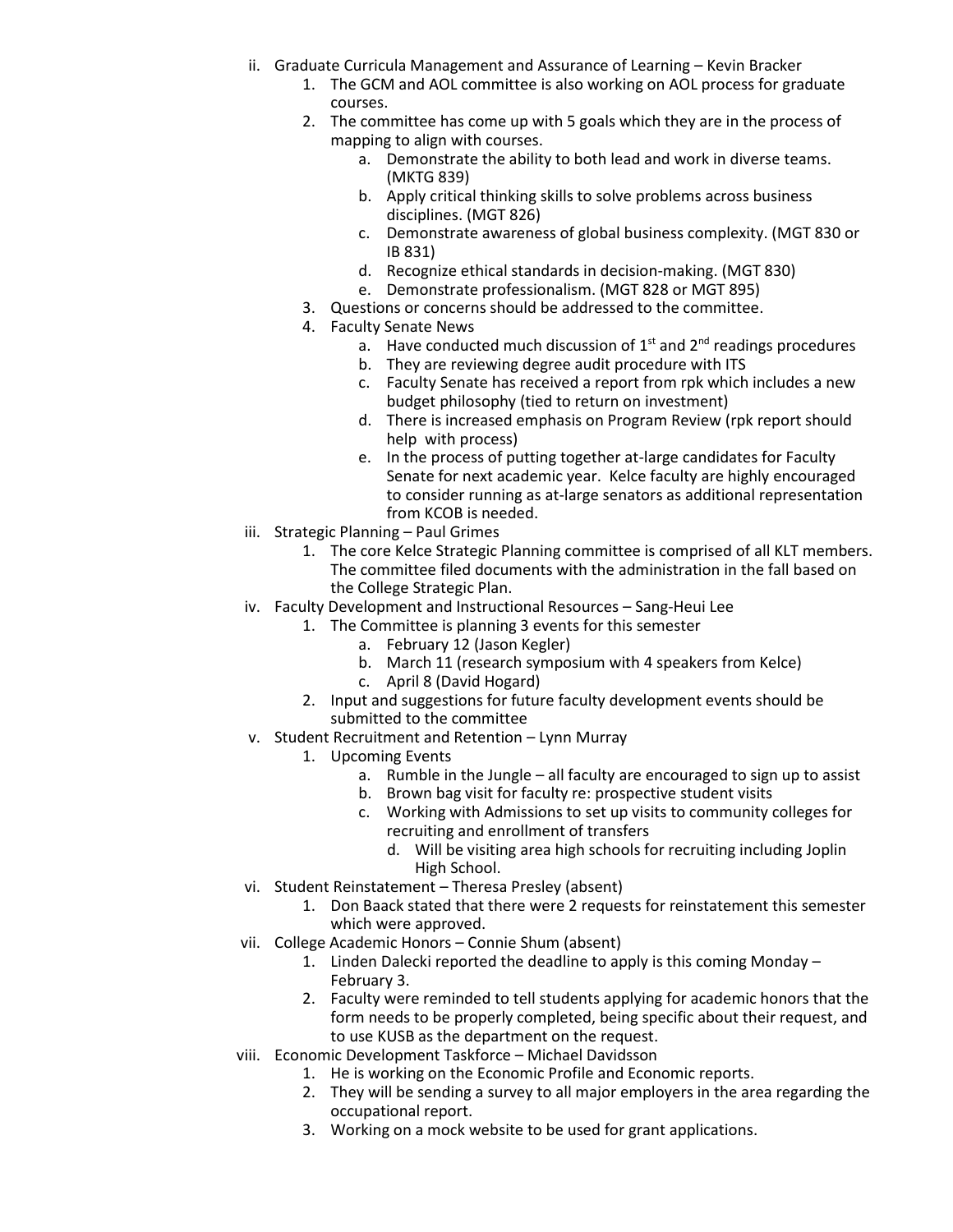- 4. No movement on the proposed Pitt State Impact study
- 5. New economic development assistant and GA are on-board for this semester.
- b. Academic Advising and Career Readiness David Hogard
	- i. Thanked all of academic advisors in Kelce. Academic Advising will be sending new advisee lists to faculty soon.
	- ii. New degree audits will become available starting with Pitt CARES in June. The academic advising office has access to the new system now. Will discuss at Faculty Development event on April 8.
	- iii. Pitt CARES dates have been set will need faculty assistance
- c. Outreach and Business Engagement Lynn Murray
	- i. Sales Center Initiative
		- 1. Courses are in the 10-day review period for legislation.
		- 2. A draft of the certificate has been prepared and waiting for legislative approval.
	- ii. 3 Day Start Up as an Intersession Course (SU20)
		- 1. Fall session of 3-Day Start Up went well
			- 2. Will offer an intersession elective between spring and summer which will include 40 hours of contact time (3 credit hours). Will be open to all students across campus. Faculty encouraged to recruit students.
	- iii. Professional Development Workshops
		- 1. Supervisory Training in collaboration with WSU's CMD (revenue split) to be held on Thursdays in April at Block 22. To be jointly sponsored with the Pittsburg Chamber of Commerce.
		- 2. She is currently working on sending out brochures with information about the workshops to potential participants.
		- 3. Marketing Faculty Search Committee is in the process of screening 19applicants and will be scheduling phone/Zoom interviews.
- d. Graduate School of Business Din Cortes
	- i. Graduate Programs Update (see below)
		- 1. There are two programs within the college graduate program MPAcc and traditional MBA
			- a. Enrollment in the traditional MBA program is around 60 for this semester.
			- b. Will be visiting with faculty to get suggestions on traditional MBA program. Will look at offering the MBA on-line in two different versions.
			- c. MPAcc need more assistance from faculty to recruit students for this program.
		- 2. The PMBA program is offered in cooperation with Academic Partnerships
			- a. 13 students have completed the program through December
			- b. PMBA had 189 students enrolled during the fall semester
			- c. Feedback on the program has been very positive
			- d. Dr. Grimes and Dr. Cortes met with the new managing director for AP (Silas Bowler) this week and discussed growing pains and other issues associated with the program so far.
			- e. Applications for the program are over 400 with 344 of the applications being accepted. There are 246 total students enrolled this spring.
	- ii. International Student Programs with PSU
		- 1. PSU currently has an agreement with a Taiwanese University to come to PSU to take MBA courses and complete the program here. These students will pay full tuition.
		- 2. Dr. Dalecki discussed the program he is working on with University of Birmingham in England.
		- 3. Dr. Sang-Heui Lee works on bringing students from Korea to PSU who would also be paying full tuition.
- e. Undergraduate School of Business Steve Horner
	- i. Undergraduate Programs Update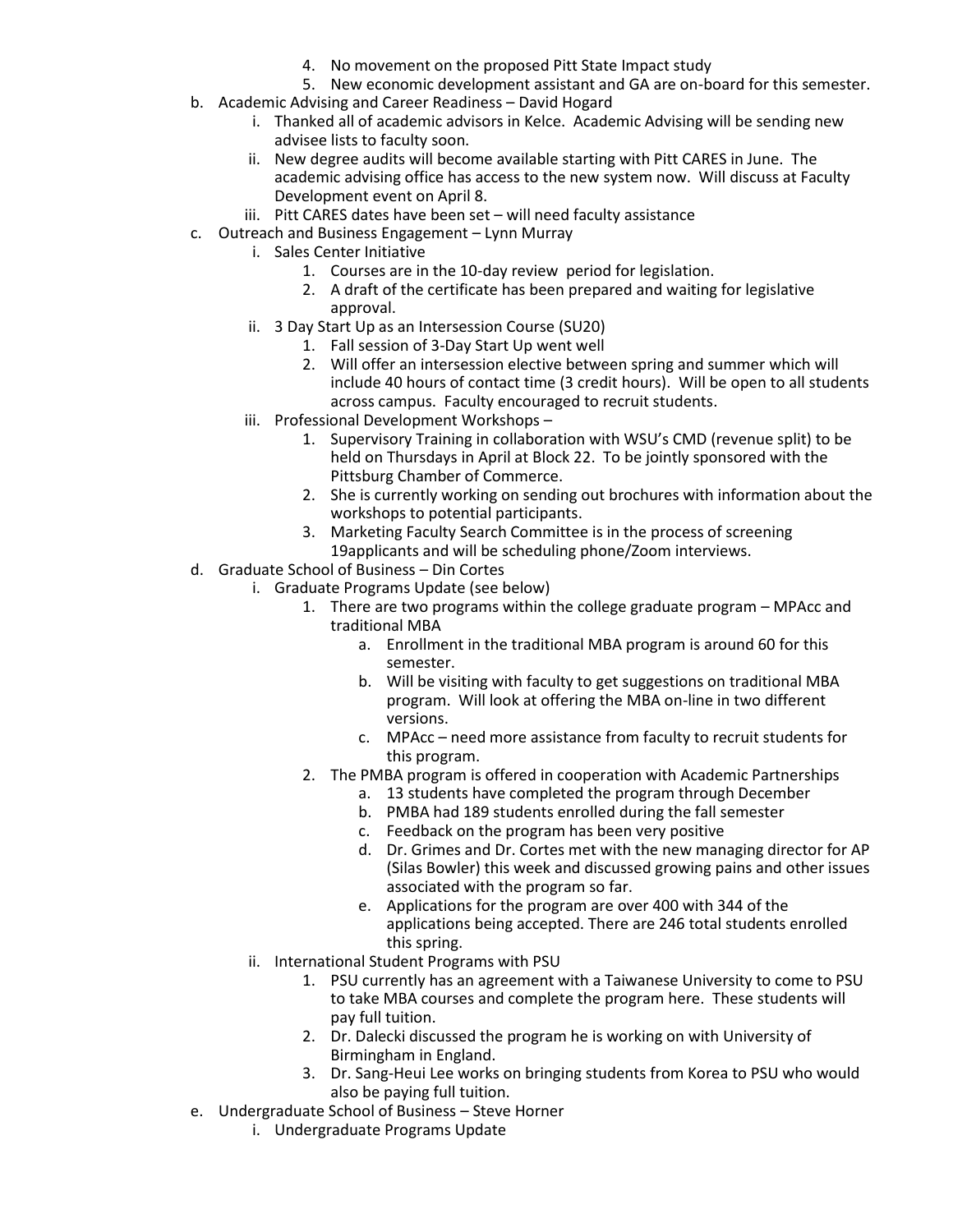- 1. Dr. Horner reminded faculty that Rachel is out on maternity leave. The baby (Samuel Thomas) arrived on January 10.
- 2. Working on summer and fall schedules
- 3. Working on faculty performance appraisals
- 4. Major Field Test (MFT) for the spring semester will be offered on March 9 for BBAs and March 10 for MBAs.
- ii. Four faculty searches underway 2 Accounting Instructors searches and 1 CIS and 1 Marketing Assistant Professor searches
- f. *Journal of Managerial Issues* Update and Other Announcements Sang-Heui Lee
	- i. *JMI* is going very well special anniversary issue forthcoming.
		- 1. Dr. Lee recently attended a conference session for journal editors and distributed brochures about the journal.
		- 2. The spring issue of the journal should be out in March/April.
	- ii. Visit by John Endicott, President of Woosong University in Korea, April 23 & 24
		- 1. Dr. Endicott's father is Pitt State graduate from the 1920s family homesteaded here in Crawford County
		- 2. Dr. Endicott will be visiting campus, speaking to classes and meeting with administrators.
	- iii. Book Drive for Africa Collecting books for library at Africa University, where Dr. Lee spent his recent sabbatical. Donations should be taken to the 110 Faculty Suite
- V. Dean's College Update Paul Grimes
	- a. AACSB Update on New Standards and Our Process
		- i. Dr. Grimes will be attending the AACSB Dean's Conference in Nashville from Feb. 1-4, where the "final" version of the proposed new standards will be presented.
		- ii. Vote on approval of the new standards will be held in late April at AACSB's International Conference and Meeting (ICAM) in Denver.
			- 1. If new standards are approved, we will need to decide whether our next reaffirmation review is based on the current standards or the new ones.
			- 2. The new standards will more than likely assist the Kelce College in making the case for reaffirmation (e.g., faculty qualifications ratios), but won't know the details until AACSB membership approves the final version.
			- 3. We will need to align our restructuring of AOL work with the new standards.
			- 4. The decision concerning when to adopt new standards is one that will be made as a faculty. Adopting the new standards will be voted on at the closing Kelce Faculty meeting in the spring.
	- b. Information from Town Hall Meetings
		- i. State of the University
			- 1. Enrollment is still a major concern; particularly undergraduate (see handout for latest numbers).
				- a. Discussed current enrollment for this semester. Graduate enrollments are up because of the success of the PMBA program.
				- b. Core undergraduate enrollments down 3.7% as of today.
				- 2. Budget is increasingly dependent on enrollment.
			- 3. Prospects of significant increased funding from the state is very unlikely
			- 4. Mandated benefit expenses continue to rise, but at a lower rate than in the recent past
			- 5. Bottom line another budget shortfall is likely.
		- ii. Academic Affairs
			- 1. Reviewing recommendations from rpk consultants
			- 2. Will examine portfolio of program offerings
				- a. How to balance those programs that earn positive financial ROI against those that are net costs to the institution?
				- b. Are there efficiencies available through reorganizations? i. Including inter-college moves
				- c. What new programs can generate significant and sustainable increases in enrollment?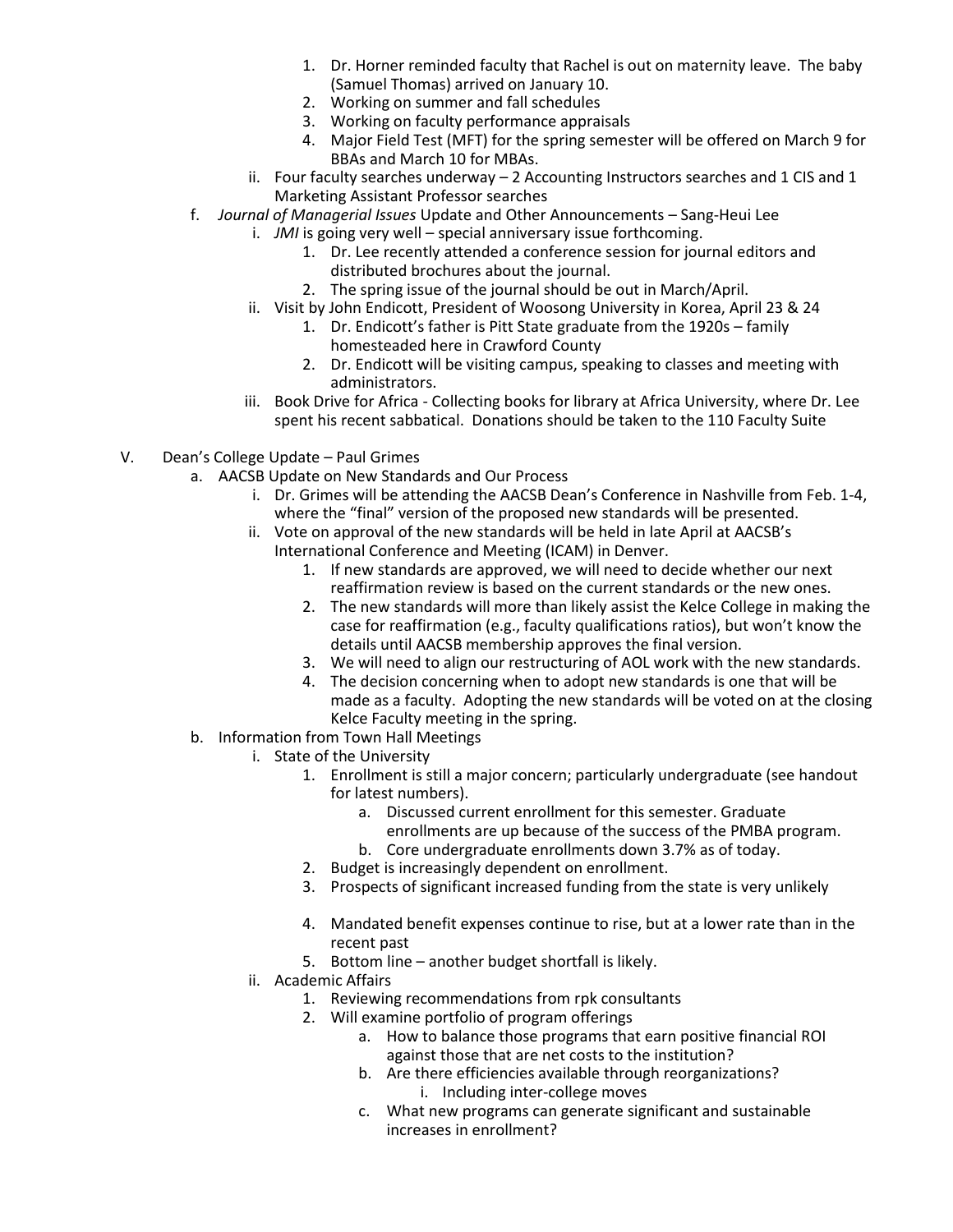- iii. Initiatives and Strategic Actions
	- 1. College Programming
		- a. All Kelce degree programs show positive net financial return to the university
		- b. Recent strategic moves have placed us in a relatively strong position
			- i. Reorganization reduced administrative overhead and operating costs (over \$300,000 in operating funds rolled over)
			- ii. Implementation of the online PMBA is the primary driving force in increased graduate enrollment (over 300 new students admitted to date)
		- c. Need to continue to stay ahead of the curve to determine our own destiny
		- d. KLT is currently working on three programming initiatives:
			- i. Sales Center and Sales Certificate program as outlined by Dr. Murray earlier (see above)
			- ii. 3 Day Start Up as a credit course (intersession)
				- 1. Dr. Grimes has scheduled a meeting with Doug Ball and Howard Smith to discuss offering this as an intersession course summer
			- iii. Data Analytics Certificates
				- 1. Podium Education (OPM) impetus from Cerner and Kauffman to meet demand in metro KC area
				- 2. Podium to provide online courses and instruction ; we provide students, credits, certification
				- 3. No agreement signed to date
				- 4. Provost supports program and would like to rollout in summer 2020
				- 5. Would be stand-alone courses and certificates outside of all degree programs (will use BUS course prefixes)
				- 6. Primary target audience is outside constituents
				- 7. Will need to legislate four undergraduate courses, four graduate courses, and 2 certificates
				- 8. Waiting on Podium to provide syllabi in Pitt State format
				- 9. If successful this program will generate revenue and may increase enrollments
				- 10. David Hogard to provide advising services for this program
	- 2. Our Undergraduate Degree Portfolio
		- a. There are opportunities to enhance and refresh our undergraduate degree offerings
		- b. Five programs have been identified by KLT for study
			- i. What is the future of the International Business major?
				- 1. No one has volunteered to serve as IB program coordinator
				- 2. The number of IB majors has declined over a period of time. Now our smallest BBA major.
				- 3. Could possibly offer IB a minor instead of a major; could integrate courses into the Kelce core or make it a certificate program
				- 4. Many options
			- ii. Business Economics as a STEM discussions are on-going; could be very beneficial to potential international students
				- 1. STEM students and graduates receive different visa classification – includes increased opportunities to work in U.S. (up to 3 full years after graduation).
				- 2. May be a powerful recruiting tool.